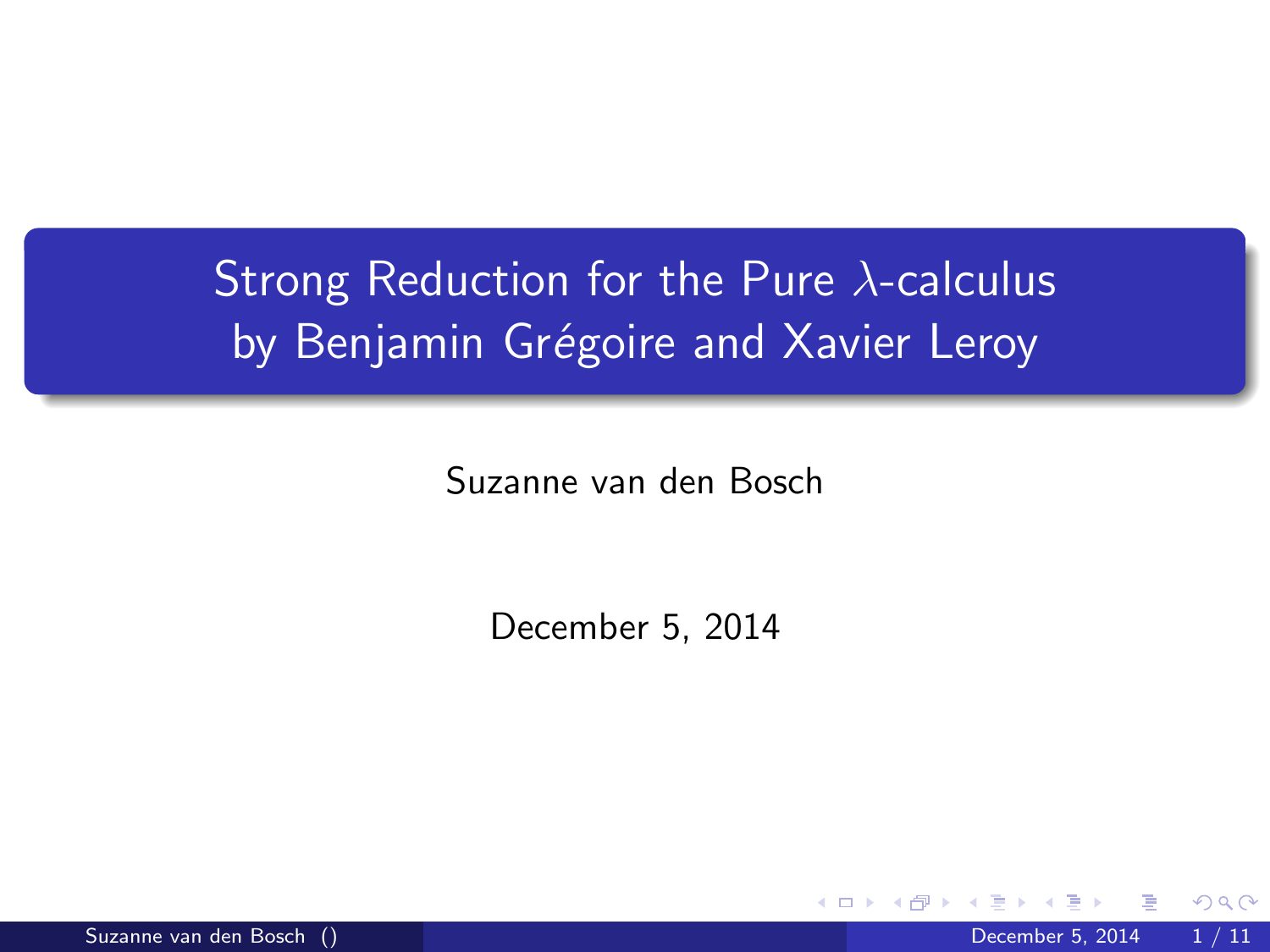- $\bullet$  Weak  $\beta$ -reduction
- $\bullet$  Strong  $\beta$ -reduction

画

4 日下

4 何 ▶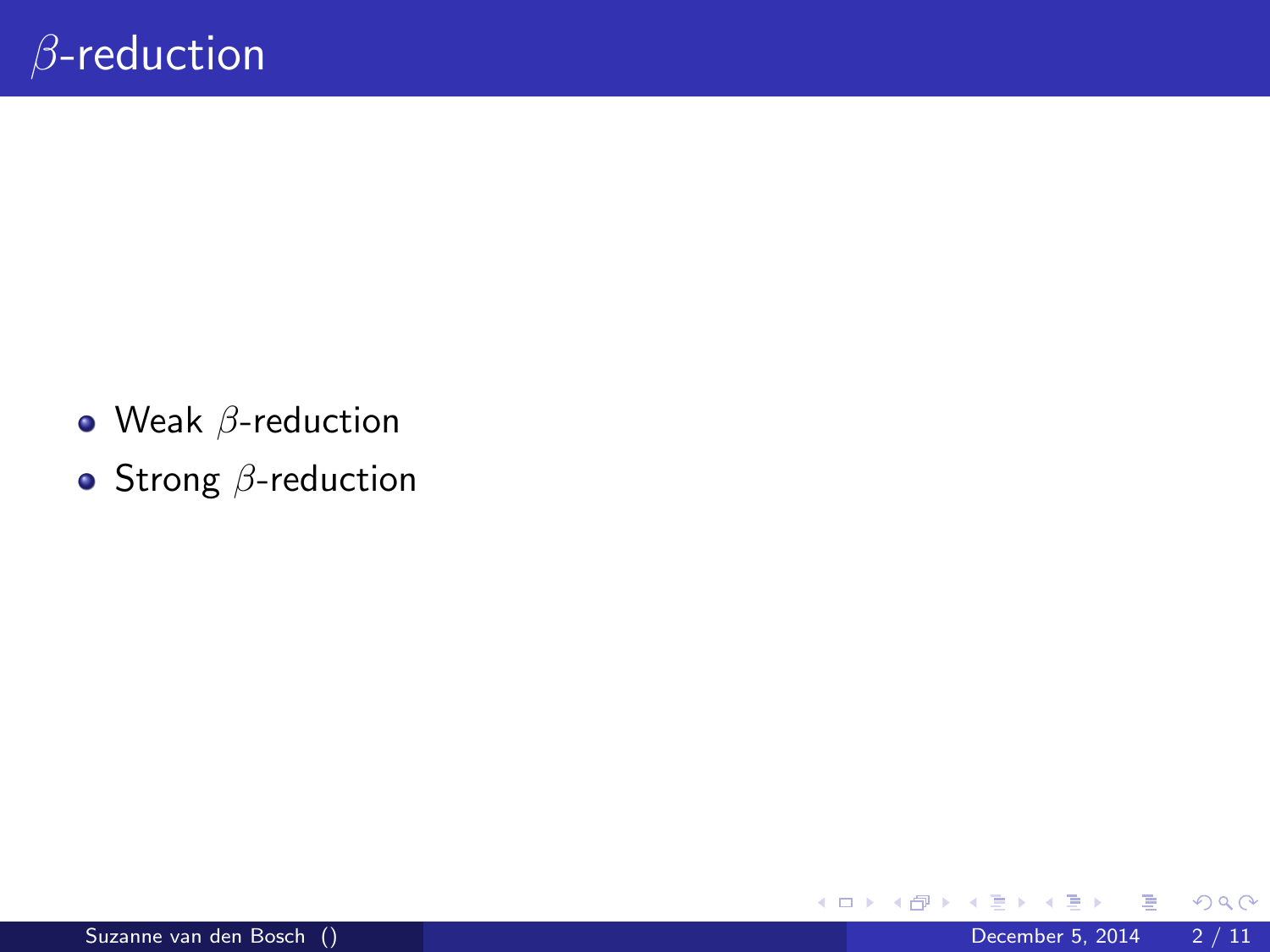Terms:

$$
a ::= x | \lambda x . a | a_1 a_2
$$

Rules:

$$
(\lambda x.a)a' \Rightarrow a\{x \leftarrow a'\}
$$
  
\n
$$
\Gamma(a) \Rightarrow \Gamma(a') \quad \text{if } a \Rightarrow a'
$$
  
\n(*context*)

4 0 8

**∢ 向 →** 

with  $\Gamma ::= \lambda x. [ ] \mid [ ] \mid a \mid a ] ]$ . We assume all  $\lambda$ -terms a are strongly normalizing.

画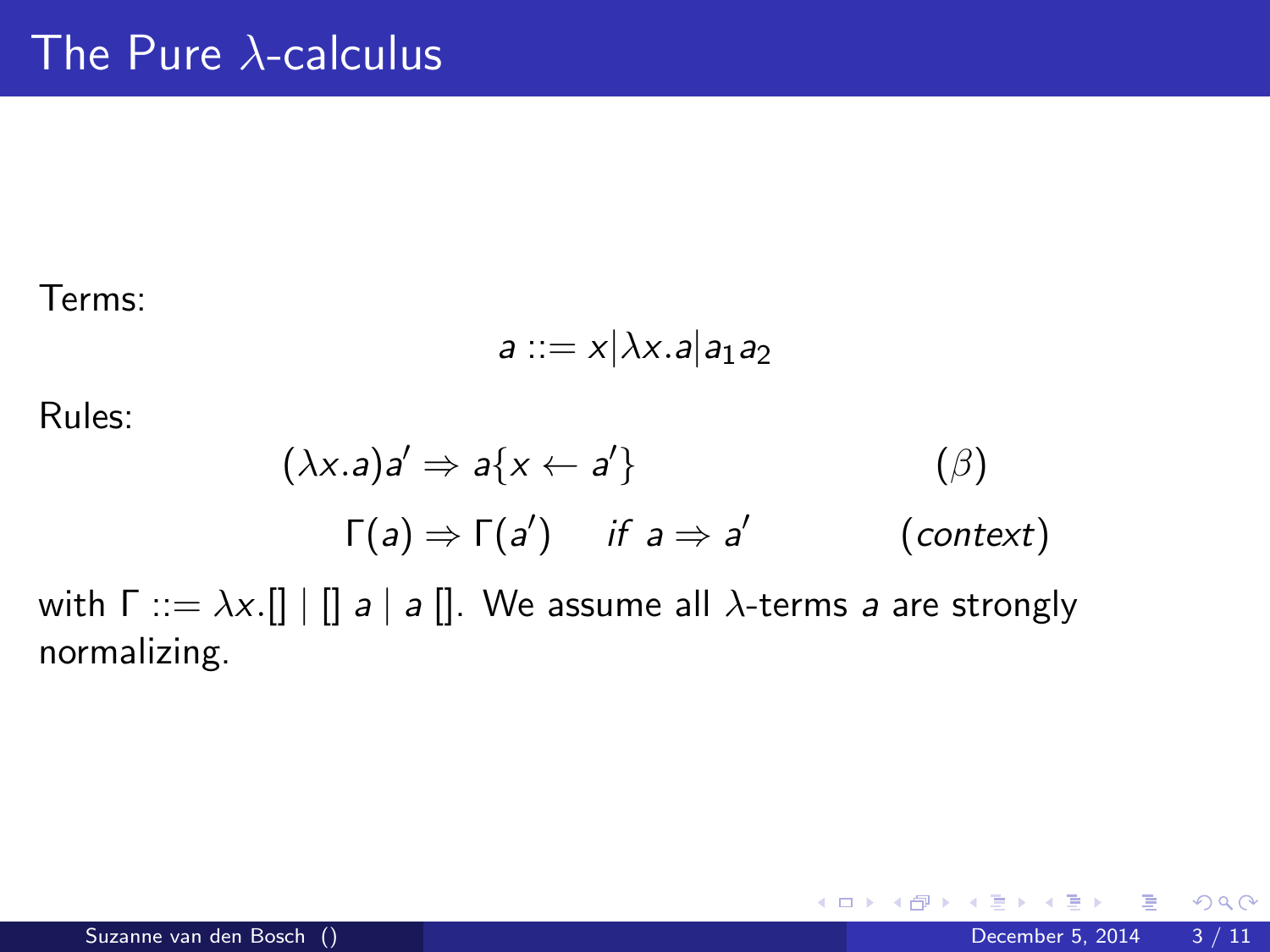- To compute the normal form  $\mathcal{N}(a)$  of a closed, strongly normalizing term a.
- $\bullet$  To decide whether two closed, strongly normalizing term  $a_1$  and  $a_2$ are  $\beta$ -equivalent, written as  $a_1 \approx a_2$ .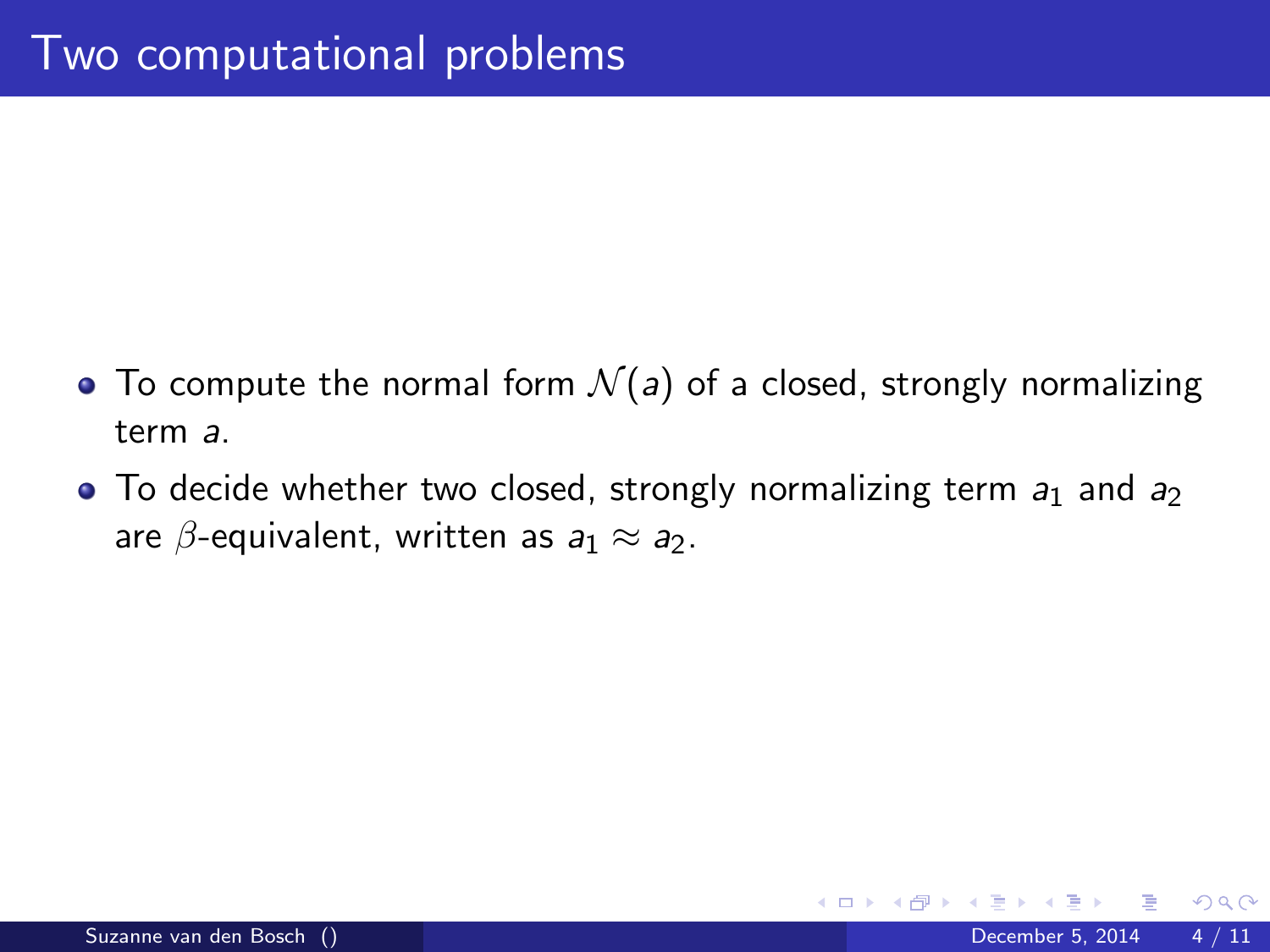- To compute the normal form  $\mathcal{N}(a)$  of a closed, strongly normalizing term a.
- $\bullet$  To decide whether two closed, strongly normalizing term  $a_1$  and  $a_2$ are  $\beta$ -equivalent, written as  $a_1 \approx a_2$ .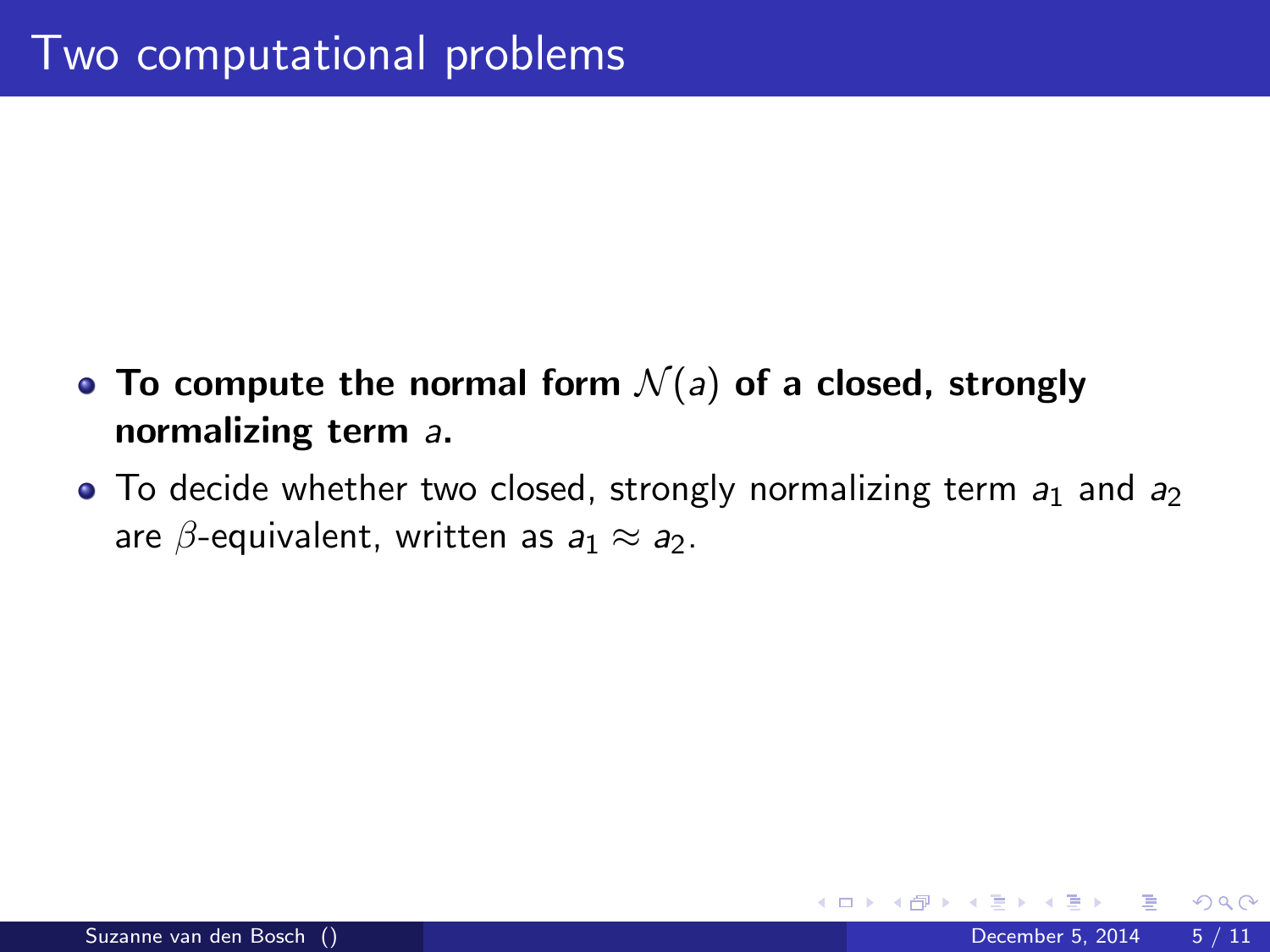# Strong reduction by iterated symbolic weak reduction and readback

$$
\mathcal{N}(a) = \mathcal{N}(\lambda x.a') = \lambda x.\mathcal{N}(a')
$$

Problem:  $a'$  is not necessarily closed.

4 0 8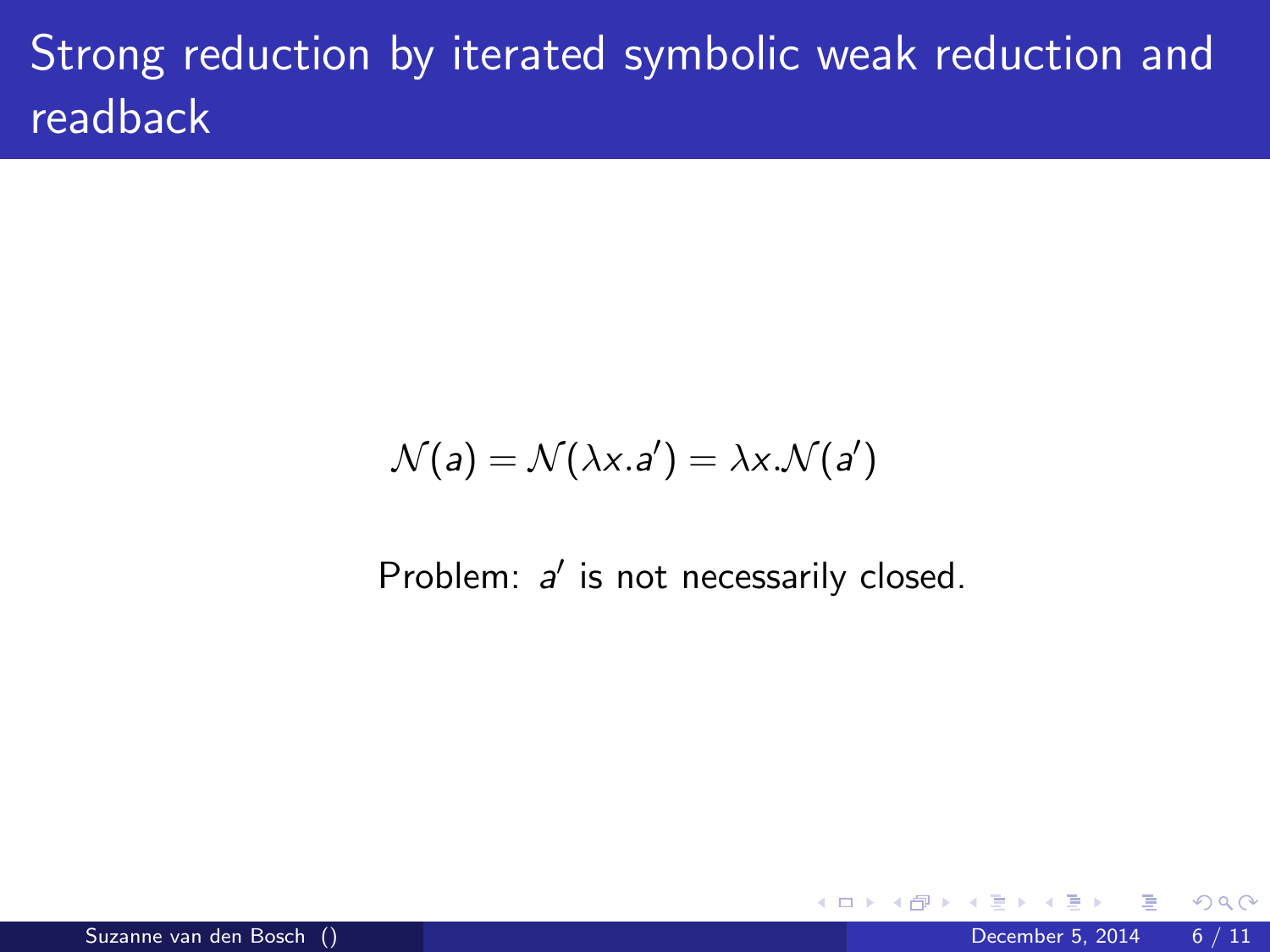Terms:

$$
b ::= x \mid \lambda x.b \mid b_1b_2 \mid [\tilde{x}v_1...v_n]
$$

Values:

$$
v ::= \lambda x.b \mid [\tilde{x}v_1...v_n]
$$

Rules:

$$
(\lambda x.b)v \rightarrow_{v} b\{x \leftarrow v\}
$$
  
\n
$$
[\tilde{x}v_{1}...v_{n}]v \rightarrow_{v} [\tilde{x}v_{1}...v_{n}v]
$$
  
\n
$$
\Gamma_{v}(a) \rightarrow_{v} \Gamma_{v}(a')
$$
 if  $a \rightarrow_{v} a'$   
\n
$$
(\beta_{s})
$$
  
\nwith  $\Gamma_{v} ::= [] v \mid b[]$ .  
\n
$$
(context_{v})
$$

E  $\mathcal{A}$ 

**←ロ ▶ → 伊 ▶** 

重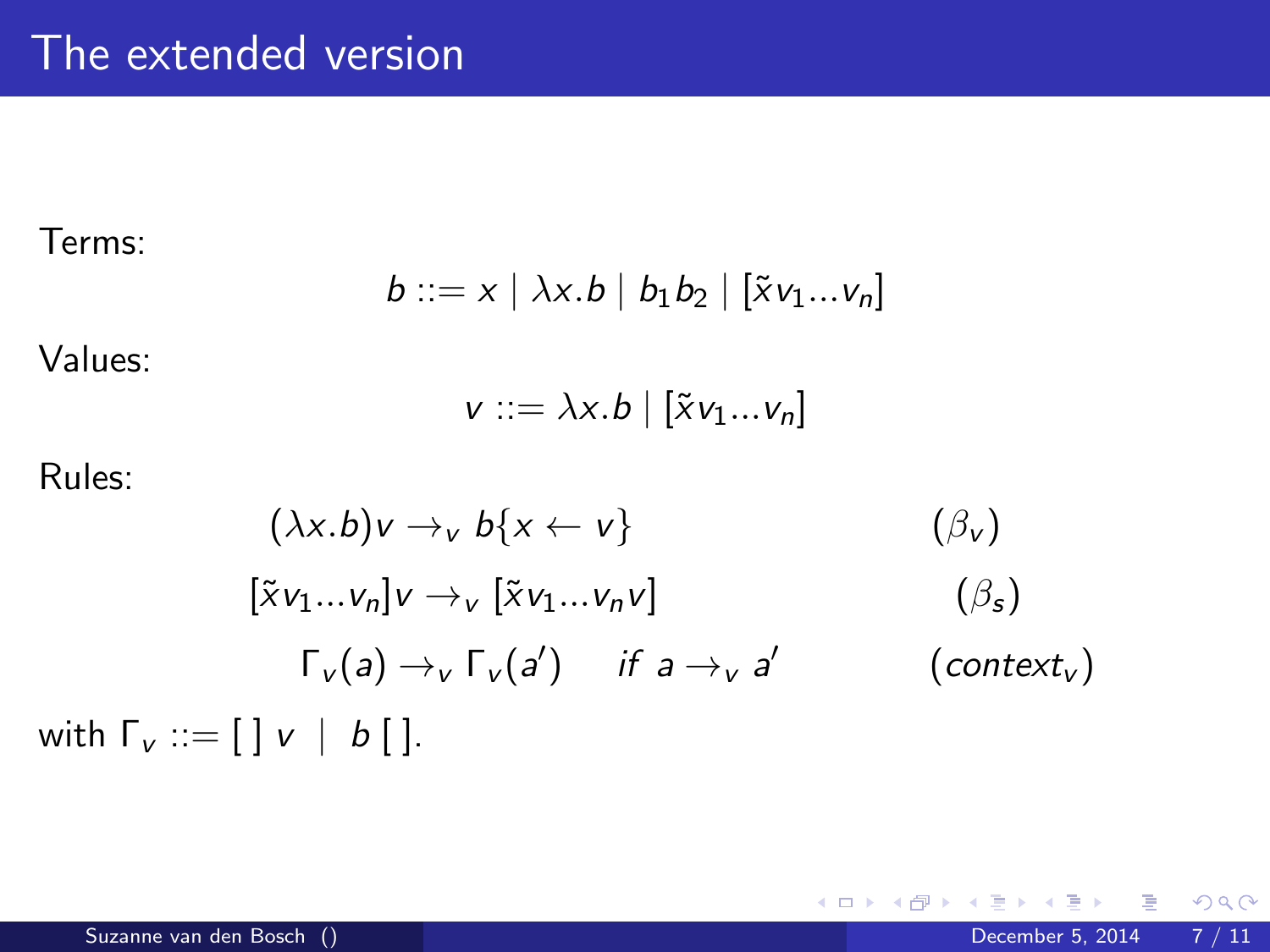#### **4** Normalize weakly

#### 2 Read back

4 0 8

⊜⊪

Þ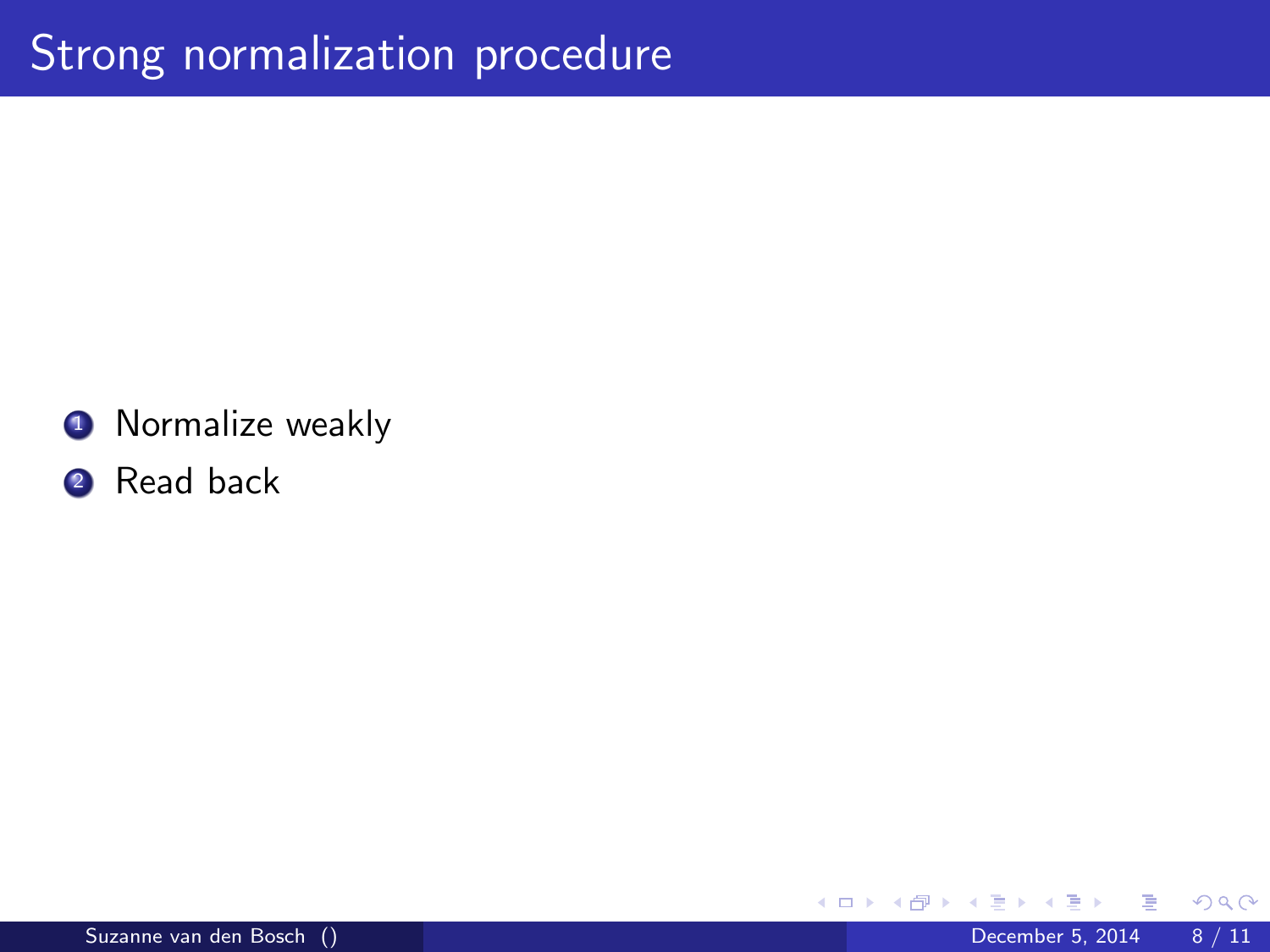$$
\mathcal{N}(b) = \mathcal{R}(\mathcal{V}(b)) \tag{1}
$$
\n
$$
\mathcal{R}(\lambda x.b) = \lambda y.\mathcal{N}((\lambda x.b)[\tilde{y}]) \qquad (y \text{ fresh}) \tag{2}
$$
\n
$$
\mathcal{P}(\tilde{y}_{11}, \ldots, y_{n1}) \cdots \mathcal{P}(\tilde{y}_{n1}) \qquad \mathcal{P}(\tilde{y}_{n2}) \tag{2}
$$

$$
\mathcal{R}([\tilde{x}v_1...v_n]) = x\mathcal{R}(v_1)... \mathcal{R}(v_n)
$$
\n(3)

**← ロ ▶ → イ 同** 

 $\rightarrow$ 

 $R$  transforms values  $v$  into normalized source terms a.

Þ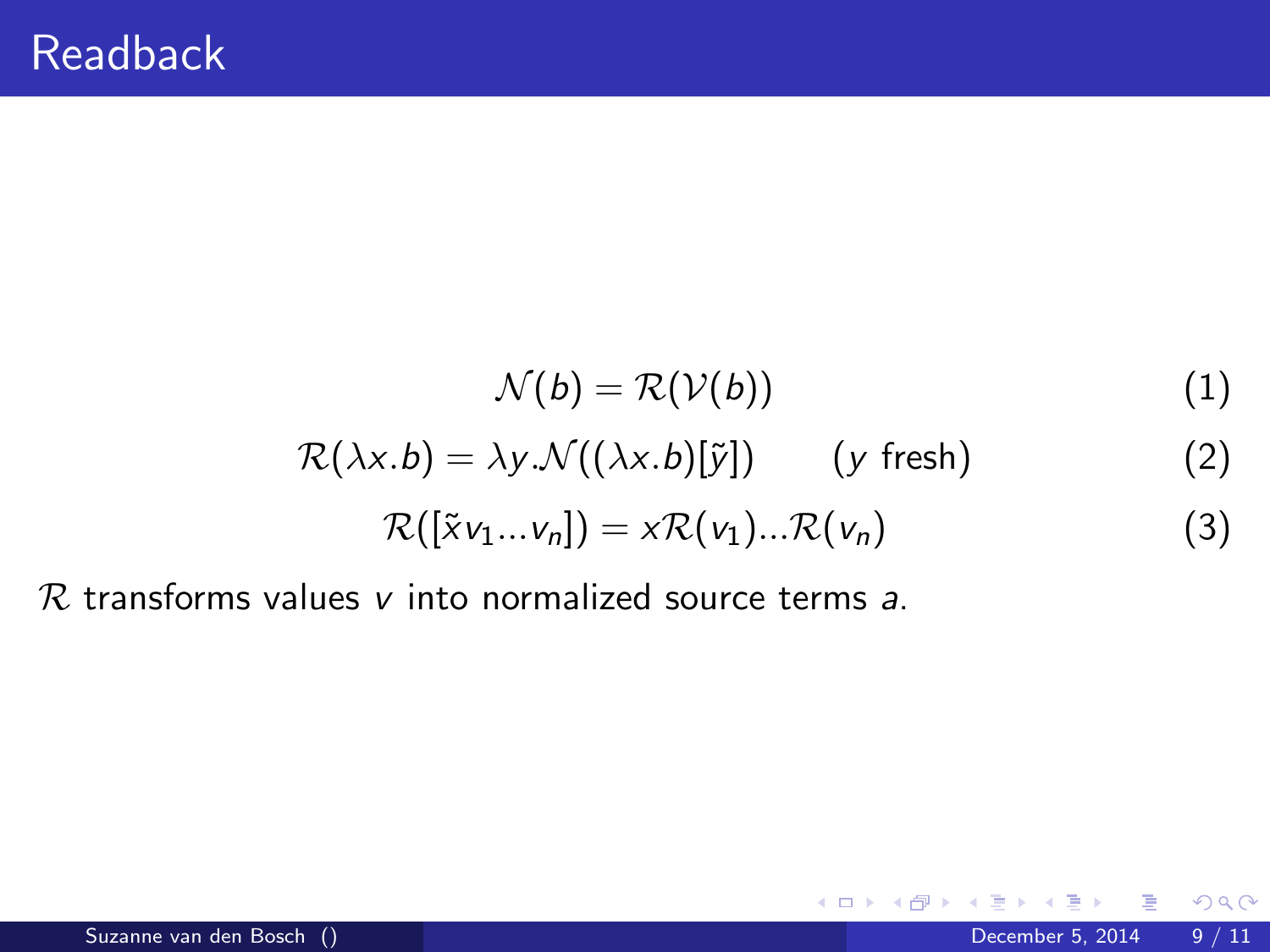### Example

Consider the following source term

$$
a = (\lambda x.x)(\lambda y.(\lambda z.z)y(\lambda t.t)).
$$

Weak symbolic evaluation reduces a to

$$
v = \lambda y.(\lambda z. z)y(\lambda t. t).
$$

The readback will restart weak symbolic evaluation on

$$
b=(\lambda y.(\lambda z.z)y(\lambda t.t))[\tilde{u}].
$$

After the weak symbolic evaluation, the value is

$$
v'=[\tilde{u}(\lambda t.t)].
$$

Eventually, we will get

$$
\mathcal{N}(a) = \mathcal{R}(v) = \lambda u.u(\lambda w.w).
$$

4 0 8